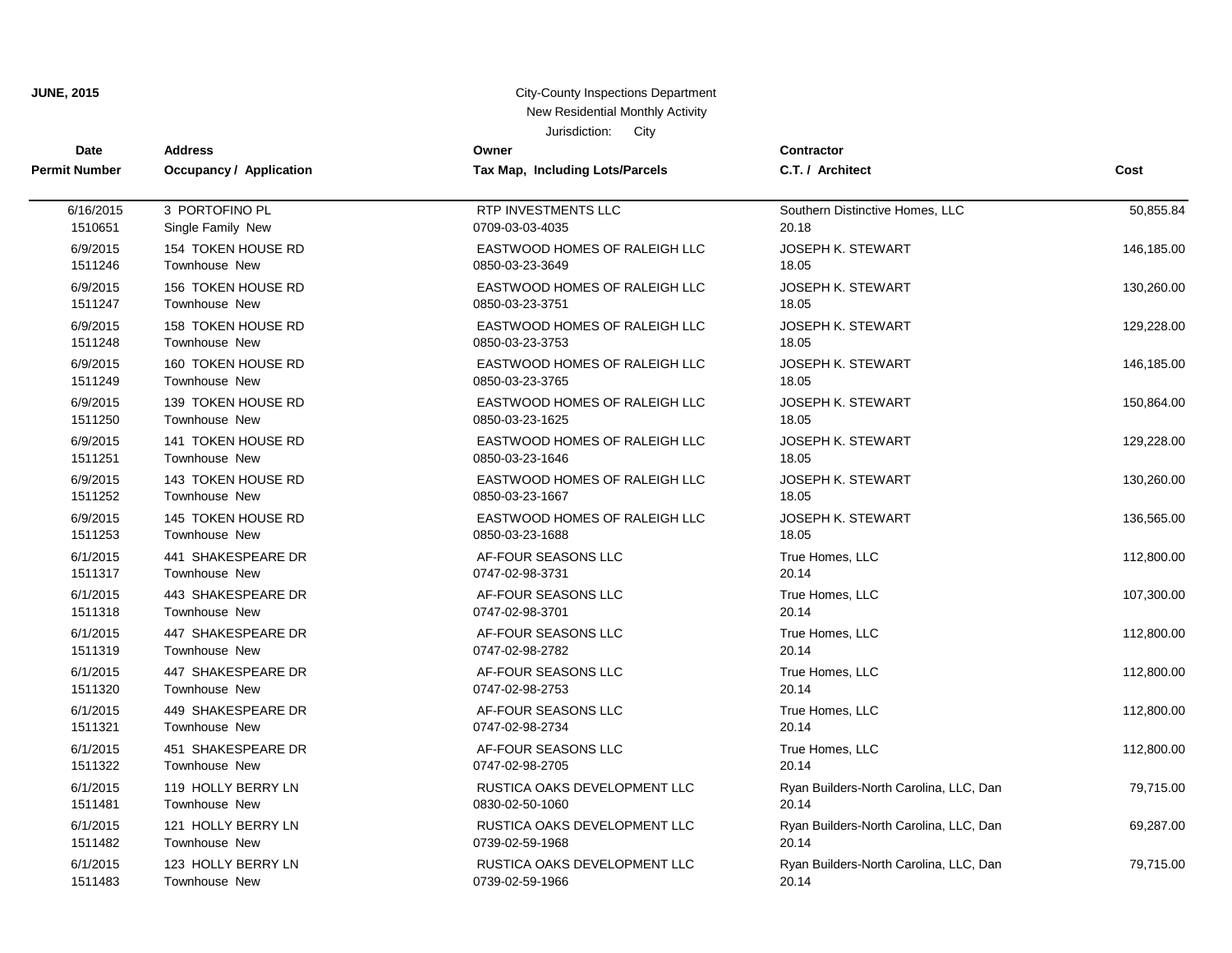| Date                 | <b>Address</b>                     | Owner                                        | <b>Contractor</b>                |            |
|----------------------|------------------------------------|----------------------------------------------|----------------------------------|------------|
| <b>Permit Number</b> | <b>Occupancy / Application</b>     | Tax Map, Including Lots/Parcels              | C.T. / Architect                 | Cost       |
| 6/21/2015            | 122 TRESSEL WAY                    | PW WINDSOR LLC                               | PARAN HOMES LLC.                 | 143,600.00 |
| 1511502              | <b>Townhouse New</b>               | 0810-14-22-5517                              | 20.16                            |            |
| 6/21/2015            | 124 TRESSEL WAY                    | PW WINDSOR LLC                               | PARAN HOMES LLC.                 | 143,600.00 |
| 1511503              | <b>Townhouse New</b>               | 0810-14-22-4598                              | 20.16                            |            |
| 6/21/2015            | 126 TRESSEL WAY                    | PW WINDSOR LLC                               | <b>PARAN HOMES LLC.</b>          | 31,100.00  |
| 1511504              | Townhouse New                      | 0810-14-22-4579                              | 20.16                            |            |
| 6/21/2015            | 128 TRESSEL WAY                    | PW WINDSOR LLC                               | PARAN HOMES LLC.                 | 143,600.00 |
| 1511505              | <b>Townhouse New</b>               | 0810-13-22-4660                              | 20.16                            |            |
| 6/21/2015            | 130 TRESSEL WAY                    | PW WINDSOR LLC                               | PARAN HOMES LLC.                 | 31,100.00  |
| 1511506              | <b>Townhouse New</b>               | 0810-13-22-4642                              | 20.16                            |            |
| 6/21/2015            | 132 TRESSEL WAY                    | PW WINDSOR LLC                               | <b>PARAN HOMES LLC.</b>          | 143,600.00 |
| 1511507              | <b>Townhouse New</b>               | 0810-13-22-4633                              | 20.16                            |            |
| 6/15/2015            | 1005 BRANWELL DR                   | BETHPAGE ACQUISITION PARTNERS                | AVH CAROLINAS, LLC.              | 113,454.00 |
| 1511529              | Single Family New                  | 0758-03-12-0030                              | 20.14                            |            |
| 6/2/2015             | 1007 BRANWELL DR                   | AVH BETHPAGE LLC                             | AVH CAROLINAS, LLC.              | 120,846.00 |
| 1511530              | Single Family New                  | 0758-03-12-0081                              | 20.14                            |            |
| 6/1/2015             | 1009 BRANWELL DR                   | BETHPAGE ACQUISITION PARTNERS                | AVH CAROLINAS, LLC.              | 120,846.00 |
| 1511531              | Single Family New                  | 0758-03-12-1023                              | 20.14                            |            |
| 6/2/2015             | 1305 CHRONICLE DR                  | ALFC-PAGE ROAD LLC                           | AVH CAROLINAS, LLC.              | 218,988.00 |
| 1511532              | Single Family New                  | 0758-03-01-8959                              | 20.14                            |            |
| 6/4/2015             | 5405 JESSIP ST                     | <b>LENNAR CAROLINAS LLC</b>                  | Lennar Carolinas, LLC            | 155,496.00 |
| 1511551              | Townhouse New                      | 0747-02-88-6143                              | 20.14                            |            |
| 6/4/2015             | 5407 JESSIP ST                     | LENNAR CAROLINAS LLC                         | Lennar Carolinas, LLC            | 157,806.00 |
| 1511552              | Townhouse New                      | 0747-02-88-6125                              | 20.14                            |            |
| 6/4/2015             | 5409 JESSIP ST                     | LENNAR CAROLINAS LLC                         | Lennar Carolinas, LLC            | 133,848.00 |
| 1511553              | Townhouse New                      | 0747-02-88-6107                              | 20.14                            |            |
| 6/4/2015             | 5411 JESSIP ST                     | LENNAR CAROLINAS LLC                         | Lennar Carolinas, LLC            | 155,496.00 |
| 1511554              | Townhouse New                      | 0747-02-88-5179                              | 20.14                            |            |
| 6/1/2015             | 1027 BRANWELL DR                   | BETHPAGE ACQUISITION PARTNERS                | AVH CAROLINAS, LLC.              | 186,000.00 |
| 1511577              | Single Family New                  | 0758-03-12-4233                              | 20.14                            |            |
| 6/8/2015             | 1114 MIDTOWNE WAY                  | HHHUNT MERIDIAN DURHAM LLC                   | HHHunt Homes Raleigh-Durham, LLC | 136,950.00 |
| 1511612              | <b>Townhouse New</b>               | 0728-02-86-1081                              | 20.14                            |            |
| 6/8/2015<br>1511613  | 1116 MIDTOWNE WAY<br>Townhouse New | HHHUNT MERIDIAN DURHAM LLC<br>154333-PP14610 | HHHunt Homes Raleigh-Durham, LLC | 117,348.00 |
| 6/8/2015             | 1118 MIDTOWNE WAY                  | HHHUNT MERIDIAN DURHAM LLC                   | HHHunt Homes Raleigh-Durham, LLC | 117,348.00 |
| 1511614              | Townhouse New                      | 0728-02-85-2918                              | 20.14                            |            |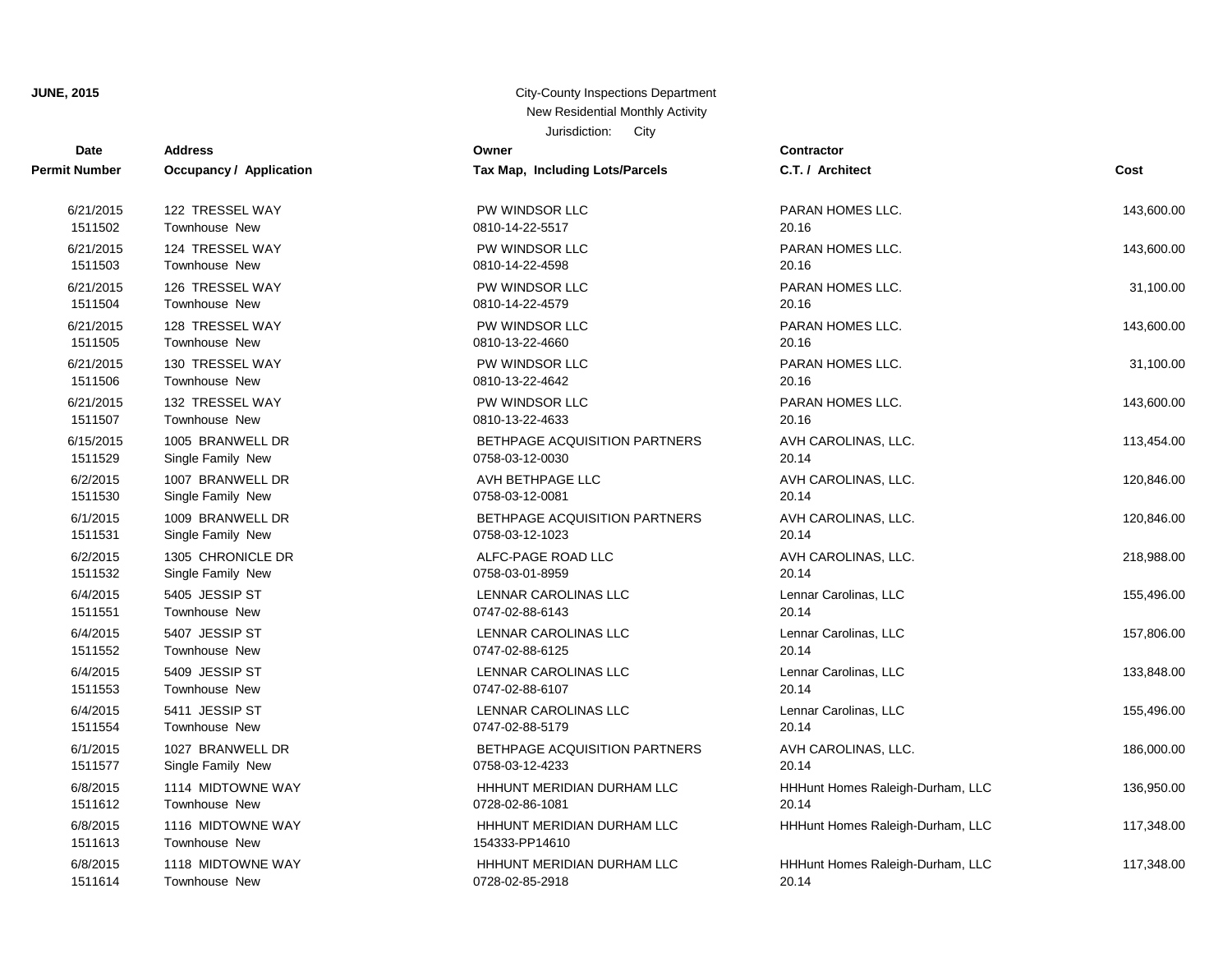| <b>Date</b>          | <b>Address</b>                 | Owner                           | Contractor                             |            |
|----------------------|--------------------------------|---------------------------------|----------------------------------------|------------|
| <b>Permit Number</b> | <b>Occupancy / Application</b> | Tax Map, Including Lots/Parcels | C.T. / Architect                       | Cost       |
| 6/8/2015             | 1120 MIDTOWNE WAY              | HHHUNT MERIDIAN DURHAM LLC      | HHHunt Homes Raleigh-Durham, LLC       | 116,292.00 |
| 1511615              | <b>Townhouse New</b>           | 0728-02-85-2926                 | 20.14                                  |            |
| 6/8/2015             | 1122 MIDTOWNE WAY              | HHHUNT MERIDIAN DURHAM LLC      | HHHunt Homes Raleigh-Durham, LLC       | 116,292.00 |
| 1511616              | Townhouse New                  | 0728-02-85-2935                 | 20.14                                  |            |
| 6/8/2015             | 1124 MIDTOWNE WAY              | HHHUNT MERIDIAN DURHAM LLC      | HHHunt Homes Raleigh-Durham, LLC       | 136,950.00 |
| 1511617              | <b>Townhouse New</b>           | 0728-02-85-2953                 | 20.14                                  |            |
| 6/8/2015             | 1115 MIDTOWNE WAY              | HHHUNT MERIDIAN DURHAM LLC      | HHHunt Homes Raleigh-Durham, LLC       | 128,106.00 |
| 1511618              | Townhouse New                  | 0728-02-86-2099                 | 20.14                                  |            |
| 6/8/2015             | 1117 MIDTOWNE WAY              | HHHUNT MERIDIAN DURHAM LLC      | HHHunt Homes Raleigh-Durham, LLC       | 116,292.00 |
| 1511619              | <b>Townhouse New</b>           | 0728-02-86-3007                 | 20.14                                  |            |
| 6/8/2015             | 1119 MIDTOWNE WAY              | HHHUNT MERIDIAN DURHAM LLC      | HHHunt Homes Raleigh-Durham, LLC       | 117,378.00 |
| 1511620              | <b>Townhouse New</b>           | 0728-02-86-3026                 | 20.14                                  |            |
| 6/8/2015             | 1121 MIDTOWNE WAY              | HHHUNT MERIDIAN DURHAM LLC      | HHHunt Homes Raleigh-Durham, LLC       | 116,292.00 |
| 1511621              | <b>Townhouse New</b>           | 0728-02-86-3034                 | 20.14                                  |            |
| 6/8/2015             | 1123 MIDTOWNE WAY              | HHHUNT MERIDIAN DURHAM LLC      | HHHunt Homes Raleigh-Durham, LLC       | 117,378.00 |
| 1511622              | <b>Townhouse New</b>           | 0728-02-86-3043                 | 20.14                                  |            |
| 6/8/2015             | 1125 MIDTOWNE WAY              | HHHUNT MERIDIAN DURHAM LLC      | HHHunt Homes Raleigh-Durham, LLC       | 128,106.00 |
| 1511623              | Townhouse New                  | 0728-02-86-3061                 | 20.14                                  |            |
| 6/18/2015            | 2427 WINBURN AVE               | SUN FOREST SYSTEMS INC          | CRABTREE, GAIL                         | 147,200.00 |
| 1511625              | Single Family New              | 0842-03-33-1540                 | 18.01                                  |            |
| 6/2/2015             | 502 TIMPSON AVE                | RHEIN INTERESTS OF RALEIGH LLC  | Ryan Builders-North Carolina, LLC, Dan | 81,560.00  |
| 1511693              | Townhouse New                  | 0850-04-50-2229                 | 18.05                                  |            |
| 6/2/2015             | 504 TIMPSON AVE                | RHEIN INTERESTS OF RALEIGH LLC  | Ryan Builders-North Carolina, LLC, Dan | 81,560.00  |
| 1511694              | Townhouse New                  | 0850-04-50-2209                 | 18.05                                  |            |
| 6/2/2015             | 506 TIMPSON AVE                | RHEIN INTERESTS OF RALEIGH LLC  | Ryan Builders-North Carolina, LLC, Dan | 81,560.00  |
| 1511695              | Townhouse New                  | 0850-04-50-1289                 | 18.05                                  |            |
| 6/2/2015             | 508 TIMPSON AVE                | RHEIN INTERESTS OF RALEIGH LLC  | Ryan Builders-North Carolina, LLC, Dan | 81,560.00  |
| 1511696              | <b>Townhouse New</b>           | 0850-04-50-1269                 | 18.05                                  |            |
| 6/1/2015             | 1111 CLAY HILL WAY             | PULTE HOME CORPORATION          | PULTE HOME CORPORATION                 | 165,660.00 |
| 1511726              | Single Family New              | 0769-01-35-9167                 | 19                                     |            |
| 6/8/2015             | 1048 SPACIOUS SKIES LN         | LENNAR CAROLINAS LLC            | Lennar Carolinas, LLC                  | 154,242.00 |
| 1511755              | Single Family New              | 0840-02-85-2538                 | 18.05                                  |            |
| 6/1/2015             | 1050 SPACIOUS SKIES LN         | <b>LENNAR CAROLINAS LLC</b>     | Lennar Carolinas, LLC                  | 148,566.00 |
| 1511756              | Single Family New              | 0840-02-85-2535                 | 18.05                                  |            |
| 6/21/2015            | 1054 SPACIOUS SKIES LN         | <b>LENNAR CAROLINAS LLC</b>     | Lennar Carolinas, LLC                  | 152,724.00 |
| 1511757              | Single Family New              | 0840-02-85-2427                 | 18.05                                  |            |

| unu actor<br>C.T. / Architect                   | Cost       |
|-------------------------------------------------|------------|
| HHHunt Homes Raleigh-Durham, LLC<br>20.14       | 116,292.00 |
| HHHunt Homes Raleigh-Durham, LLC<br>20.14       | 116,292.00 |
| HHHunt Homes Raleigh-Durham, LLC<br>20.14       | 136,950.00 |
| HHHunt Homes Raleigh-Durham, LLC<br>20.14       | 128,106.00 |
| HHHunt Homes Raleigh-Durham, LLC<br>20.14       | 116,292.00 |
| HHHunt Homes Raleigh-Durham, LLC<br>20.14       | 117,378.00 |
| HHHunt Homes Raleigh-Durham, LLC<br>20.14       | 116,292.00 |
| HHHunt Homes Raleigh-Durham, LLC<br>20.14       | 117,378.00 |
| HHHunt Homes Raleigh-Durham, LLC<br>20.14       | 128,106.00 |
| <b>CRABTREE, GAIL</b><br>18.01                  | 147,200.00 |
| Ryan Builders-North Carolina, LLC, Dan<br>18.05 | 81,560.00  |
| Ryan Builders-North Carolina, LLC, Dan<br>18.05 | 81,560.00  |
| Ryan Builders-North Carolina, LLC, Dan<br>18.05 | 81,560.00  |
| Ryan Builders-North Carolina, LLC, Dan<br>18.05 | 81,560.00  |
| PULTE HOME CORPORATION<br>19                    | 165,660.00 |
| Lennar Carolinas, LLC<br>18.05                  | 154,242.00 |
| Lennar Carolinas, LLC<br>18.05                  | 148,566.00 |
| Lennar Carolinas, LLC                           | 152,724.00 |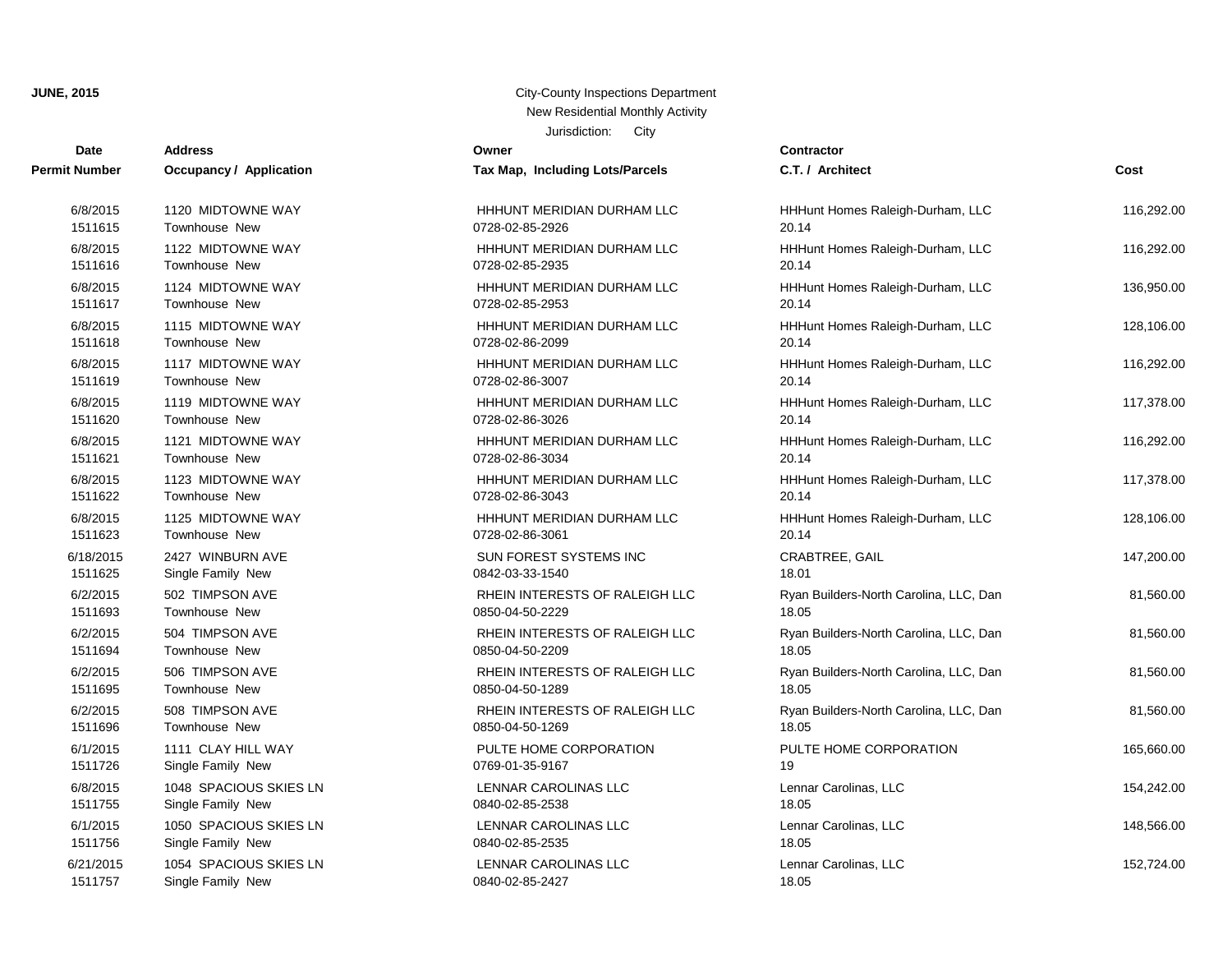| <b>Date</b>   | <b>Address</b>                 | Owner                           | <b>Contractor</b>        |            |
|---------------|--------------------------------|---------------------------------|--------------------------|------------|
| Permit Number | <b>Occupancy / Application</b> | Tax Map, Including Lots/Parcels | C.T. / Architect         | Cost       |
| 6/2/2015      | 840 GASTON MANOR DR            | PULTE HOME CORPORATION          | PULTE HOME CORPORATION   | 197,736.00 |
| 1511777       | Single Family New              | 0769-03-42-2632                 | 19                       |            |
| 6/2/2015      | 96 ROSEDALE CREEK DR           | PULTE HOME CORPORATION          | PULTE HOME CORPORATION   | 157,740.00 |
| 1511778       | Single Family New              | 0769-03-42-3483                 | 19                       |            |
| 6/2/2015      | 98 ROSEDALE CREEK DR           | PULTE HOME CORPORATION          | PULTE HOME CORPORATION   | 183,018.00 |
| 1511779       | Single Family New              | 0769-03-42-3443                 | 19                       |            |
| 6/2/2015      | 100 ROSEDALE CREEK DR          | PULTE HOME CORPORATION          | PULTE HOME CORPORATION   | 180,840.00 |
| 1511780       | Single Family New              | 0769-03-42-3403                 | 19                       |            |
| 6/2/2015      | 110 DANIELS POST CT            | PULTE HOME CORPORATION          | PULTE HOME CORPORATION   | 255,354.00 |
| 1511781       | Single Family New              | 0769-03-23-2945                 | 19                       |            |
| 6/2/2015      | 2632 BLOOMSBURY MANOR DR       | PULTE HOME CORPORATION          | PULTE HOME CORPORATION   | 222,684.00 |
| 1511782       | Single Family New              | 0769-03-13-9642                 | 19                       |            |
| 6/18/2015     | 4206 AMBER STONE WAY           | <b>CIMLAND LLC</b>              | <b>WADE JURNEY HOMES</b> | 118,536.00 |
| 1511783       | Single Family New              | 0843-02-77-5830                 | 18.01                    |            |
| 6/4/2015      | 1049 SPACIOUS SKIES LN         | LENNAR CAROLINAS LLC            | Lennar Carolinas, LLC    | 152,658.00 |
| 1511787       | Single Family New              | 0840-02-85-4505                 | 18.05                    |            |
| 6/4/2015      | 1015 POPLAR ST                 | <b>RYLAND GROUP INC THE</b>     | THE RYLAND GROUP, INC.   | 182,490.00 |
| 1511792       | Single Family New              | 0850-04-73-7976                 | 18.05                    |            |
| 6/29/2015     | 207 COURT JESTER WAY           | AF-FOUR SEASONS LLC             | True Homes, LLC          | 232,980.00 |
| 1511799       | Single Family New              | 0747-01-99-9443                 | 20.14                    |            |
| 6/29/2015     | 210 COURT JESTER WAY           | TRUE HOMES LLC                  | True Homes, LLC          | 242,748.00 |
| 1511800       | Single Family New              | 0747-01-99-9690                 | 20.14                    |            |
| 6/30/2015     | 430 EXCALIBUR DR               | AF-FOUR SEASONS LLC             | True Homes, LLC          | 200,772.00 |
| 1511801       | <b>Townhouse New</b>           | 0757-01-09-7338                 | 20.14                    |            |
| 6/30/2015     | 432 EXCALIBUR DR               | AF-FOUR SEASONS LLC             | True Homes, LLC          | 171,138.00 |
| 1511802       | <b>Townhouse New</b>           | 0757-01-09-7366                 | 20.14                    |            |
| 6/30/2015     | 434 EXCALIBUR DR               | AF-FOUR SEASONS LLC             | True Homes, LLC          | 171,138.00 |
| 1511803       | Townhouse New                  | 0757-01-09-8305                 | 20.14                    |            |
| 6/30/2015     | 436 EXCALIBUR DR               | AF-FOUR SEASONS LLC             | True Homes, LLC          | 200,772.00 |
| 1511804       | <b>Townhouse New</b>           | 0757-01-09-8334                 | 20.14                    |            |
| 6/30/2015     | 440 EXCALIBUR DR               | AF-FOUR SEASONS LLC             | True Homes, LLC          | 204,772.00 |
| 1511805       | <b>Townhouse New</b>           | 0757-01-09-8382                 | 20.14                    |            |
| 6/30/2015     | 442 EXCALIBUR DR               | AF-FOUR SEASONS LLC             | True Homes, LLC          | 171,138.00 |
| 1511806       | Townhouse New                  | 0757-01-09-9219                 | 20.14                    |            |
| 6/30/2015     | 444 EXCALIBUR DR               | AF-FOUR SEASONS LLC             | True Homes, LLC          | 171,138.00 |
| 1511807       | <b>Townhouse New</b>           | 0757-01-09-9247                 | 20.14                    |            |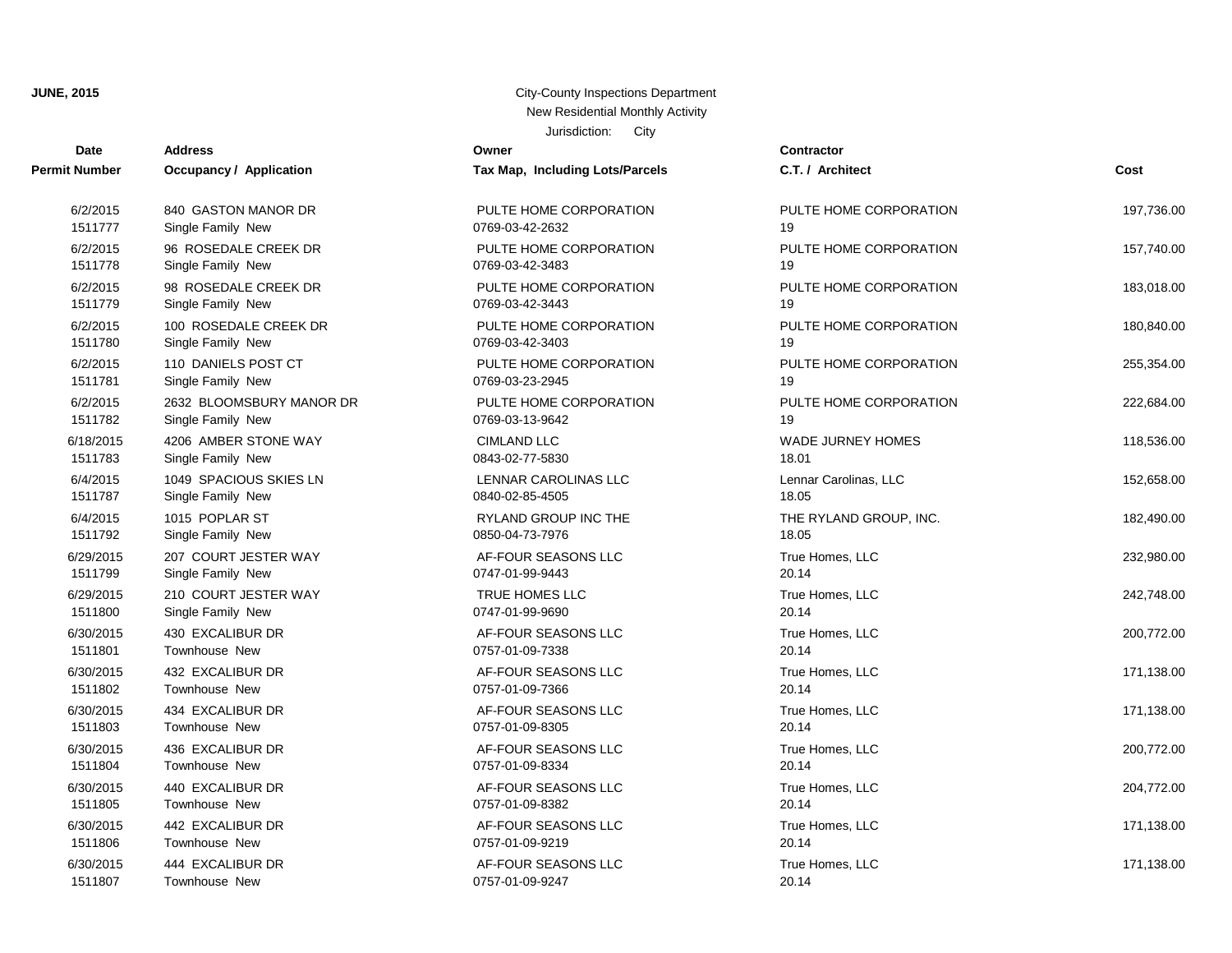| Date                 | <b>Address</b>                 | Owner                           | Contractor         |
|----------------------|--------------------------------|---------------------------------|--------------------|
| <b>Permit Number</b> | <b>Occupancy / Application</b> | Tax Map, Including Lots/Parcels | C.T. / Arch        |
| 6/30/2015            | 446 EXCALIBUR DR               | AF-FOUR SEASONS LLC             | <b>True Home</b>   |
| 1511808              | Townhouse New                  | 0757-01-09-9275                 | 20.14              |
| 6/15/2015            | 3510 GOLDEN HEATHER DR         | MINOR JEFFERY PAUL              | Caudill Des        |
| 1511813              | Single Family New              | 0814-04-83-1798                 | 17.07              |
| 6/21/2015            | 700 S BUCHANAN BLVD            | <b>RUBIO GENARO</b>             | <b>INFINITY C</b>  |
| 1511819              | Single Family New              | 0821-11-57-0242                 | 5                  |
| 6/8/2015             | 1907 DARTMOUTH DR              | <b>FOSTER ADA C TRS EST</b>     | BERINI, JC         |
| 1511827              | Single Family New              | 0813-20-91-3273                 | 17.05              |
| 6/4/2015             | 203 EL PASO AVE                | DREES COMPANY THE               | THE DREE           |
| 1511839              | Single Family New              | 0850-03-22-9866                 | 18.05              |
| 6/4/2015             | 1005 POPLAR ST                 | <b>RYLAND GROUP INC THE</b>     | <b>THE RYLA</b>    |
| 1511843              | Single Family New              | 0850-04-74-9245                 | 18.05              |
| 6/4/2015             | 1018 POPLAR ST                 | RYLAND GROUP INC THE            | THE RYLA           |
| 1511844              | Single Family New              | 0850-04-74-6009                 | 18.05              |
| 6/15/2015            | 1010 POPLAR ST                 | RYLAND GROUP INC THE            | THE RYLA           |
| 1511845              | Single Family New              | 0850-04-74-7119                 | 18.05              |
| 6/9/2015             | 8025 ROSEMONT PKWY             | <b>GARMAN HOMES LLC</b>         | <b>GARMAN H</b>    |
| 1511850              | Single Family New              | 0727-03-14-7314                 | 20.12              |
| 6/15/2015            | 410 EXCALIBUR DR               | TRUE HOMES LLC                  | <b>True Home</b>   |
| 1511867              | Single Family New              | 0757-01-09-4441                 | 20.14              |
| 6/18/2015            | 507 SWIFT CREEK XING           | TOLL NC LP                      | <b>TOLL BRO</b>    |
| 1511875              | Single Family New              | 0717-02-85-1626                 | 20.12              |
| 6/21/2015            | 1003 BRANWELL DR               | AVH BETHPAGE LLC                | AVH CARC           |
| 1511897              | Single Family New              | 0758-03-02-9090                 | 20.14              |
| 6/21/2015            | 1038 BRANWELL DR               | AVH BETHPAGE LLC                | AVH CARC           |
| 1511898              | Single Family New              | 0758-03-12-7248                 | 20.14              |
| 6/15/2015            | 1118 SOUTH ST                  | <b>GARMAN HOMES LLC</b>         | Durham Bu          |
| 1511913              | Single Family New              | 0821-16-72-5575                 | 12.01              |
| 6/25/2015            | 314 KINNEY GLENN CT            | STANDARD PACIFIC OF THE         | <b>STANDARI</b>    |
| 1511914              | Single Family New              | 0719-04-94-7771                 | 20.11              |
| 6/15/2015            | 213 EL PASO AVE                | DREES COMPANY THE               | THE DREE           |
| 1511915              | Single Family New              | 0850-03-32-0439                 | 18.05              |
| 6/15/2015            | 314 KINNAKEET DR               | ELD CARDINAL OAKS LLC           | <b>Level Carol</b> |
| 1511932              | Single Family New              | 0852-01-45-4417                 | 18.04              |
| 6/15/2015            | 108 NORTHERN SHRIKE CT         | ELD CARDINAL OAKS LLC           | Level Carol        |

Jurisdiction: City AF-FOUR SEASONS LLC MINOR JEFFERY PAUL 0757-01-09-9275 0814-04-83-1798

1511937 Single Family New 20052-01-45-6607 0852-01-45-6607

| t Number  | Occupancy / Application | Tax Map, Including Lots/Parcels | C.T. / Architect                       | Cost       |
|-----------|-------------------------|---------------------------------|----------------------------------------|------------|
| 6/30/2015 | 446 EXCALIBUR DR        | AF-FOUR SEASONS LLC             | True Homes, LLC                        | 204,772.00 |
| 1511808   | <b>Townhouse New</b>    | 0757-01-09-9275                 | 20.14                                  |            |
| 6/15/2015 | 3510 GOLDEN HEATHER DR  | MINOR JEFFERY PAUL              | Caudill Design Group Design-Build, LLC | 209,220.00 |
| 1511813   | Single Family New       | 0814-04-83-1798                 | 17.07                                  |            |
| 6/21/2015 | 700 S BUCHANAN BLVD     | <b>RUBIO GENARO</b>             | INFINITY CONSTRUCTION GROUP, INC.      | 135,168.00 |
| 1511819   | Single Family New       | 0821-11-57-0242                 | 5                                      |            |
| 6/8/2015  | 1907 DARTMOUTH DR       | FOSTER ADA C TRS EST            | BERINI, JOE F., CONST. CO.             | 127,578.00 |
| 1511827   | Single Family New       | 0813-20-91-3273                 | 17.05                                  |            |
| 6/4/2015  | 203 EL PASO AVE         | DREES COMPANY THE               | THE DREES HOMES COMPANY                | 241,164.00 |
| 1511839   | Single Family New       | 0850-03-22-9866                 | 18.05                                  |            |
| 6/4/2015  | 1005 POPLAR ST          | RYLAND GROUP INC THE            | THE RYLAND GROUP, INC.                 | 113,675.00 |
| 1511843   | Single Family New       | 0850-04-74-9245                 | 18.05                                  |            |
| 6/4/2015  | 1018 POPLAR ST          | RYLAND GROUP INC THE            | THE RYLAND GROUP, INC.                 | 114,771.00 |
| 1511844   | Single Family New       | 0850-04-74-6009                 | 18.05                                  |            |
| 6/15/2015 | 1010 POPLAR ST          | RYLAND GROUP INC THE            | THE RYLAND GROUP, INC.                 | 141,543.00 |
| 1511845   | Single Family New       | 0850-04-74-7119                 | 18.05                                  |            |
| 6/9/2015  | 8025 ROSEMONT PKWY      | <b>GARMAN HOMES LLC</b>         | <b>GARMAN HOMES, LLC</b>               | 209,022.00 |
| 1511850   | Single Family New       | 0727-03-14-7314                 | 20.12                                  |            |
| 6/15/2015 | 410 EXCALIBUR DR        | TRUE HOMES LLC                  | True Homes, LLC                        | 239,778.00 |
| 1511867   | Single Family New       | 0757-01-09-4441                 | 20.14                                  |            |
| 6/18/2015 | 507 SWIFT CREEK XING    | TOLL NC LP                      | TOLL BROTHERS OF NC II, INC.           | 264,132.00 |
| 1511875   | Single Family New       | 0717-02-85-1626                 | 20.12                                  |            |
| 6/21/2015 | 1003 BRANWELL DR        | AVH BETHPAGE LLC                | AVH CAROLINAS, LLC.                    | 152,000.00 |
| 1511897   | Single Family New       | 0758-03-02-9090                 | 20.14                                  |            |
| 6/21/2015 | 1038 BRANWELL DR        | AVH BETHPAGE LLC                | AVH CAROLINAS, LLC.                    | 239,052.00 |
| 1511898   | Single Family New       | 0758-03-12-7248                 | 20.14                                  |            |
| 6/15/2015 | 1118 SOUTH ST           | <b>GARMAN HOMES LLC</b>         | Durham Building Company, LLC           | 102,146.00 |
| 1511913   | Single Family New       | 0821-16-72-5575                 | 12.01                                  |            |
| 6/25/2015 | 314 KINNEY GLENN CT     | STANDARD PACIFIC OF THE         | STANDARD PACIFIC OF THE CAROLINAS, LLC | 179,000.00 |
| 1511914   | Single Family New       | 0719-04-94-7771                 | 20.11                                  |            |
| 6/15/2015 | 213 EL PASO AVE         | DREES COMPANY THE               | THE DREES HOMES COMPANY                | 171,220.00 |
| 1511915   | Single Family New       | 0850-03-32-0439                 | 18.05                                  |            |
| 6/15/2015 | 314 KINNAKEET DR        | ELD CARDINAL OAKS LLC           | Level Carolina Homes, LLC              | 143,022.00 |
| 1511932   | Single Family New       | 0852-01-45-4417                 | 18.04                                  |            |
| 6/15/2015 | 108 NORTHERN SHRIKE CT  | ELD CARDINAL OAKS LLC           | Level Carolina Homes, LLC              | 161,832.00 |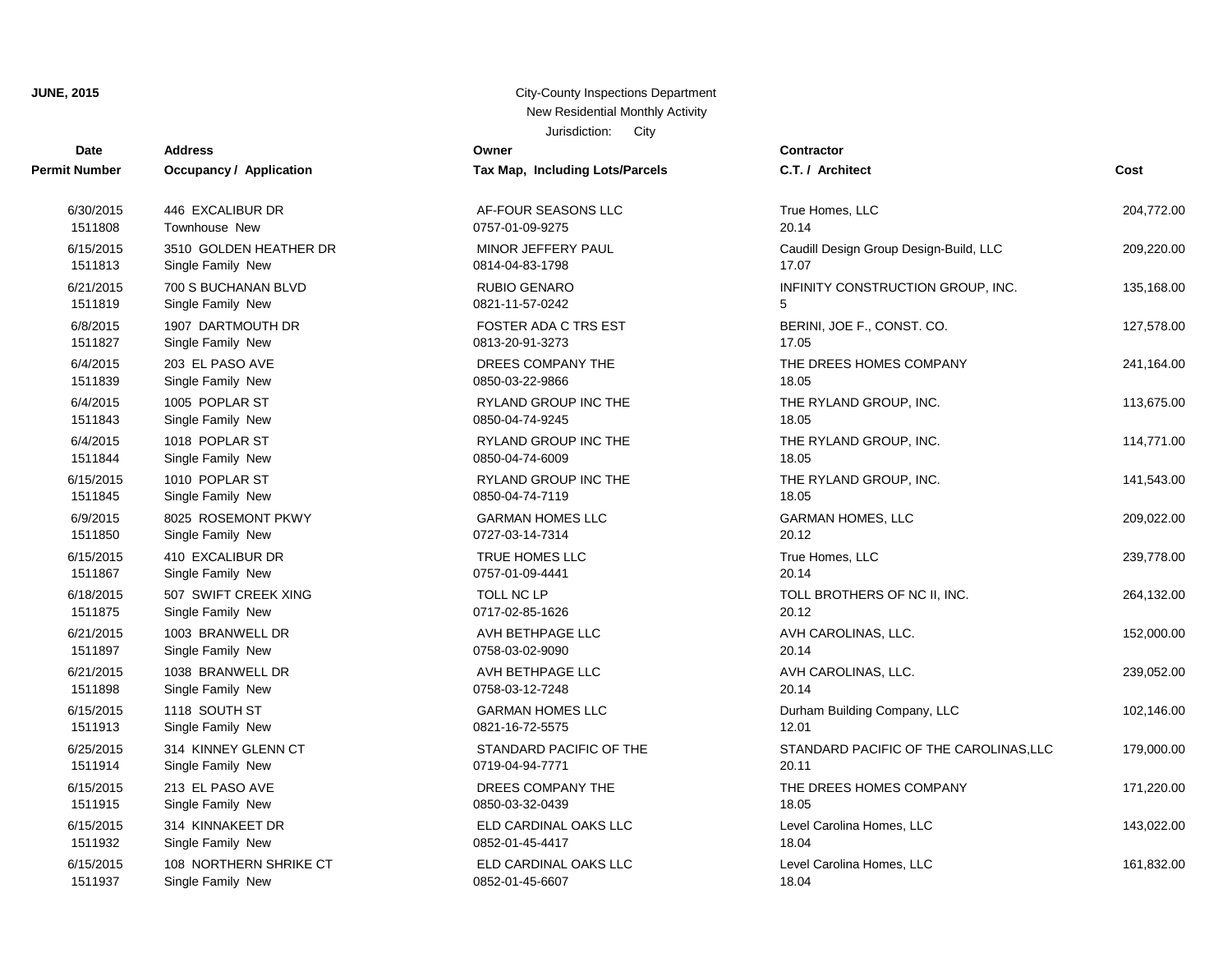| Date                 | <b>Address</b>                          | Owner                                    | <b>Contractor</b>                      |            |
|----------------------|-----------------------------------------|------------------------------------------|----------------------------------------|------------|
| Permit Number        | <b>Occupancy / Application</b>          | Tax Map, Including Lots/Parcels          | C.T. / Architect                       | Cost       |
| 6/15/2015            | 842 EMBER DR                            | RYLAND GROUP INC THE                     | THE RYLAND GROUP, INC.                 | 184,932.00 |
| 1511940              | Single Family New                       | 0850-02-85-4234                          | 18.05                                  |            |
| 6/15/2015            | 843 EMBER DR                            | RYLAND GROUP INC THE                     | THE RYLAND GROUP, INC.                 | 184,375.00 |
| 1511941              | Single Family New                       | 0850-02-85-5120                          | 18.05                                  |            |
| 6/15/2015            | 804 POPLAR ST                           | RYLAND GROUP INC THE                     | THE RYLAND GROUP, INC.                 | 184,338.00 |
| 1511942              | Single Family New                       | 0850-02-85-7299                          | 18.05                                  |            |
| 6/15/2015            | 808 POPLAR ST                           | RYLAND GROUP INC THE                     | THE RYLAND GROUP, INC.                 | 184,375.00 |
| 1511943              | Single Family New                       | 0850-02-85-7148                          | 18.05                                  |            |
| 6/21/2015            | 130 PLANO DR                            | DREES COMPANY THE                        | THE DREES HOMES COMPANY                | 238,326.00 |
| 1511971              | Single Family New                       | 0850-03-22-7824                          | 18.05                                  |            |
| 6/18/2015            | 2624 BLOOMSBURY MANOR DR                | PULTE HOME CORPORATION                   | PULTE HOME CORPORATION                 | 192,984.00 |
| 1511973              | Single Family New                       | 0769-03-13-8872                          | 19                                     |            |
| 6/18/2015            | 842 GASTON MANOR DR                     | PULTE HOME CORPORATION                   | PULTE HOME CORPORATION                 | 155,000.00 |
| 1511974              | Single Family New                       | 0769-03-42-2684                          | 19                                     |            |
| 6/18/2015            | 904 GASTON MANOR DR                     | PULTE HOME CORPORATION                   | PULTE HOME CORPORATION                 | 159,456.00 |
| 1511975              | Single Family New                       | 0769-03-42-3677                          | 19                                     |            |
| 6/18/2015            | 106 HENRY MILL PL                       | PULTE HOME CORPORATION                   | PULTE HOME CORPORATION                 | 155,000.00 |
| 1511976              | Single Family New                       | 0769-03-24-6404                          | 19                                     |            |
| 6/18/2015            | 1417 PALMER HILL DR                     | PULTE HOME CORPORATION                   | PULTE HOME CORPORATION                 | 145,000.00 |
| 1511977              | Single Family New                       | 0769-01-35-7830                          | 19                                     |            |
| 6/18/2015            | 1422 PALMER HILL DR                     | PULTE HOME CORPORATION                   | PULTE HOME CORPORATION                 | 145,000.00 |
| 1511978              | Single Family New                       | 0769-01-35-9828                          | 19                                     |            |
| 6/21/2015            | 2209 ASHE ST                            | HABITAT FOR HUMANITY OF DURHAM           | HABITAT FOR HUMANITY OF DURHAM INC.    | 90,750.00  |
| 1511980              | Single Family New                       | 0831-15-62-9610                          | 10.01                                  |            |
| 6/15/2015<br>1511981 | 114 W PIEDMONT AVE<br>Single Family New | <b>CITY OF DURHAM</b><br>0821-16-73-8269 | WALLACE, B. DESIGN & CONSTRUCTION      | 92,000.00  |
| 6/21/2015            | 223 MORNINGSIDE DR                      | STANDARD PACIFIC OF THE                  | STANDARD PACIFIC OF THE CAROLINAS, LLC | 195,426.00 |
| 1511984              | Single Family New                       | 0729-03-04-0107                          | 20.11                                  |            |
| 6/21/2015            | 1017 BRANWELL DR                        | BETHPAGE ACQUISITION PARTNERS            | AVH CAROLINAS, LLC.                    | 175,000.00 |
| 1511985              | Single Family New                       | 0758-03-12-2141                          | 20.14                                  |            |
| 6/21/2015            | 1019 BRANWELL DR                        | ALFC-PAGE ROAD LLC                       | AVH CAROLINAS, LLC.                    | 172,000.00 |
| 1511986              | Single Family New                       | 0758-03-12-2193                          | 20.14                                  |            |
| 6/21/2015            | 1025 BRANWELL DR                        | ALFC-PAGE ROAD LLC                       | AVH CAROLINAS, LLC.                    | 248,556.00 |
| 1511987              | Single Family New                       | 0758-03-12-3280                          | 20.14                                  |            |
| 6/21/2015            | 210 SHADOW HAWK DR                      | STANDARD PACIFIC OF THE                  | STANDARD PACIFIC OF THE CAROLINAS, LLC | 269,610.00 |
| 1511989              | Single Family New                       | 0729-03-04-2181                          | 20.11                                  |            |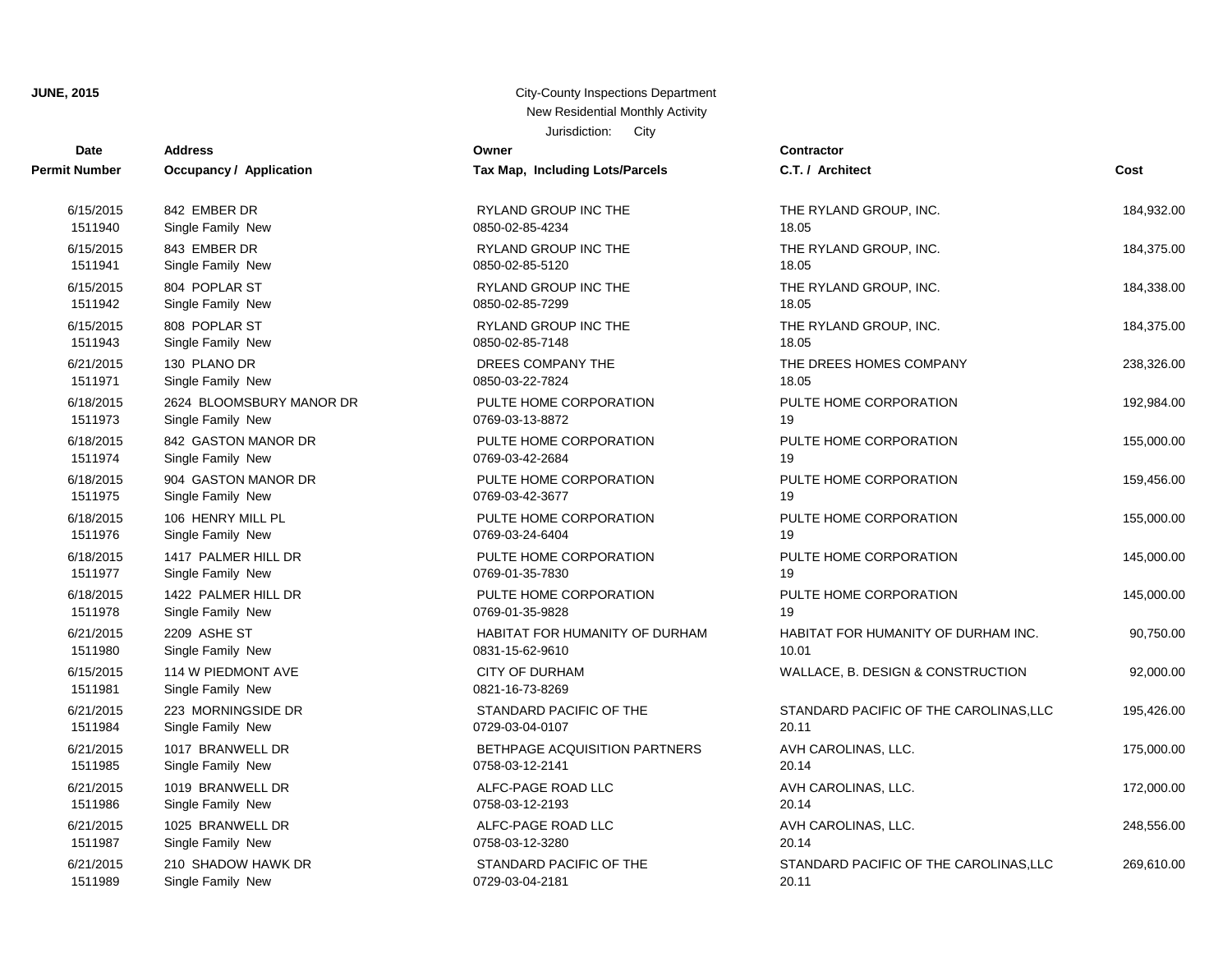| Date                 | <b>Address</b>                 | Owner                           | <b>Contractor</b>                   |            |
|----------------------|--------------------------------|---------------------------------|-------------------------------------|------------|
| <b>Permit Number</b> | <b>Occupancy / Application</b> | Tax Map, Including Lots/Parcels | C.T. / Architect                    | Cost       |
| 6/19/2015            | 1011 LAREDO LN                 | MREC LEVEL BRIGHTLEAF SPRING    | Level Carolina Homes, LLC           | 198,198.00 |
| 1512006              | Single Family New              | 0850-04-62-8219                 | 18.05                               |            |
| 6/22/2015            | 1019 LUBBOCK LN                | MREC LEVEL BRIGHTLEAF SPRING    | Level Carolina Homes, LLC           | 309,210.00 |
| 1512032              | Single Family New              | 0850-04-61-5958                 | 18.05                               |            |
| 6/25/2015            | 103 HENRY MILL PL              | PULTE HOME CORPORATION          | PULTE HOME CORPORATION              | 236,082.00 |
| 1512100              | Single Family New              | 0769-03-24-6634                 | 19                                  |            |
| 6/25/2015            | 112 HENRY MILL PL              | PULTE HOME CORPORATION          | PULTE HOME CORPORATION              | 188,562.00 |
| 1512101              | Single Family New              | 0769-03-24-6387                 | 19                                  |            |
| 6/25/2015            | 116 HENRY MILL PL              | PULTE HOME CORPORATION          | PULTE HOME CORPORATION              | 162,492.00 |
| 1512102              | Single Family New              | 0769-03-24-7312                 | 19                                  |            |
| 6/25/2015            | 118 HENRY MILL PL              | PULTE HOME CORPORATION          | PULTE HOME CORPORATION              | 119,130.00 |
| 1512103              | Single Family New              | 0769-03-24-7248                 | 19                                  |            |
| 6/25/2015            | 1402 HORNE CREEK DR            | PULTE HOME CORPORATION          | PULTE HOME CORPORATION              | 331,254.00 |
| 1512104              | Single Family New              | 0769-03-44-5735                 | 19                                  |            |
| 6/25/2015            | 1410 PALMER HILL DR            | PULTE HOME CORPORATION          | PULTE HOME CORPORATION              | 146,454.00 |
| 1512105              | Single Family New              | 0769-01-35-9722                 | 19                                  |            |
| 6/25/2015            | 1418 PALMER HILL DR            | PULTE HOME CORPORATION          | PULTE HOME CORPORATION              | 141,174.00 |
| 1512106              | Single Family New              | 0769-01-35-9824                 | 19                                  |            |
| 6/30/2015            | 1603 PALMER HILL DR            | PULTE HOME CORPORATION          | PULTE HOME CORPORATION              | 145,000.00 |
| 1512107              | Single Family New              | 0769-01-36-9378                 | 19                                  |            |
| 6/30/2015            | 102 ROSEDALE CREEK DR          | PULTE HOME CORPORATION          | PULTE HOME CORPORATION              | 145,000.00 |
| 1512108              | Single Family New              | 0769-03-42-2463                 | 19                                  |            |
| 6/23/2015            | 1101 SPRUCE ST                 | HABITAT FOR HUMANITY OF DURHAM  | HABITAT FOR HUMANITY OF DURHAM INC. | 104,280.00 |
| 1512114              | Single Family New              | 0831-07-57-3693                 | 9                                   |            |
| 6/25/2015            | 2905 HORSEBARN DR              | JORDANS CONSTRUCTION INC        | JORDAN'S CONSTRUCTION, INC.         | 324,918.00 |
| 1512115              | Single Family New              | 0813-01-36-3824                 | 17.07                               |            |
| 6/25/2015            | 3003 HORSEBARN DR              | JORDANS CONSTRUCTION INC        | JORDAN'S CONSTRUCTION, INC.         | 298,650.00 |
| 1512116              | Single Family New              | 0813-01-37-3179                 | 17.07                               |            |
| 6/25/2015            | 15 SUMMERGLEN CT               | <b>ONISK RICHARD F</b>          | <b>Millenium Restoration</b>        | 28,322.00  |
| 1512133              | Single Family New              | 0728-03-31-7766                 | 20.13                               |            |
| 6/29/2015            | 107 COURT JESTER WAY           | AF-FOUR SEASONS LLC             | True Homes, LLC                     | 211,800.00 |
| 1512136              | Single Family New              | 0757-01-09-1221                 | 20.14                               |            |
| 6/30/2015            | 103 TURKEY OAK DR              | ELD CARDINAL OAKS LLC           | Level Carolina Homes, LLC           | 153,582.00 |
| 1512146              | Single Family New              | 0852-01-45-5483                 | 18.04                               |            |
| 6/25/2015            | 127 PLANO DR                   | DREES COMPANY THE               | THE DREES HOMES COMPANY             | 293,436.00 |
| 1512147              | Single Family New              | 0850-03-22-5939                 | 18.05                               |            |